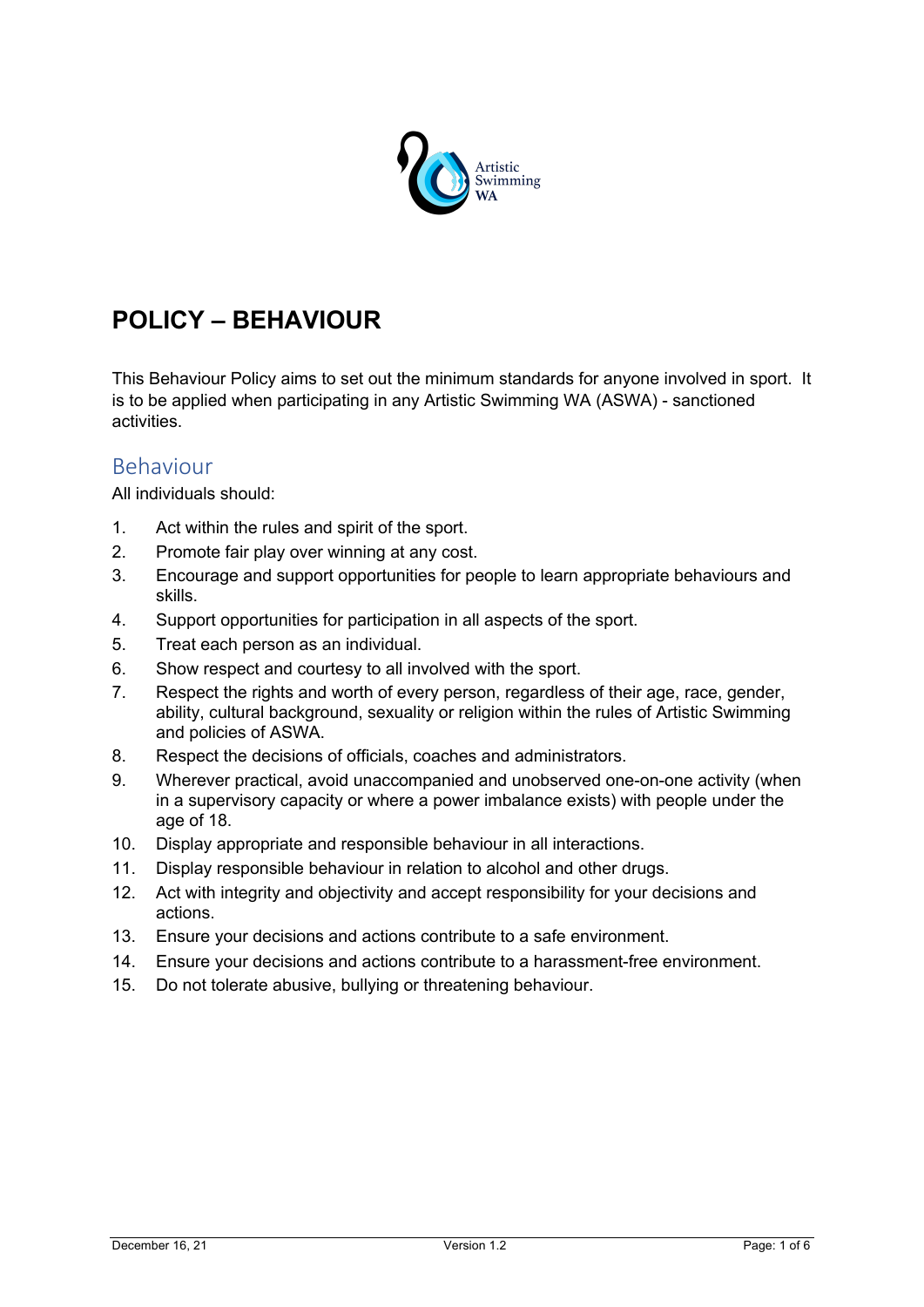## **Athletes**

- $\geq$  Give it your all.
- $\geq$  Have fun.
- $\geq$  Be a team player join team-mates, opponents, coaches and officials in a mutual quest for excellence.
- $\geq$  Be honourable respect the sport and everyone's contributions (athletes, coaches, officials, community).

#### **Coaches**

- $\ge$  Place the safety and welfare of the athletes above all else.
- $\geq$  Help each athlete and other coaches to reach their potential. Respect the talent, developmental stage and goals of each person and encourage them with positive and constructive feedback.
- $\geq$  Obtain appropriate qualifications and keep up-to-date with the latest coaching practices and the principles of growth and development of young athletes.
- $\geq$  Ensure that any physical contact with another person is appropriate to the situation and necessary for the person's skill development.

#### **Officials**

- $\ge$  Place the safety and welfare of the athletes above all else.
- $\geq$  Ensure all athletes are included and can participate, regardless of their race, gender, ability, cultural background, sexuality or religion.
- $\geq$  Be consistent, impartial and objective when making decisions.
- $\geq$  Address unsporting behaviour and promote respect for other players and officials.

#### Administrators

- $\geq$  Ensure quality supervision and instruction for athletes.
- $\geq$  Support coaches, officials and volunteers to improve their skills and competencies.
- $\geq$  Act honestly, in good faith and in the best interests of the sport as a whole.
- $\geq$  Ensure that any information acquired or advantage gained from the position is not used improperly.
- $\geq$  Conduct responsibilities with due care, competence and diligence.

#### Parents

- $\geq$  Encourage your athlete to participate, do their best and have fun.
- $\geq$  Focus on your athlete's effort and performance, rather than winning or losing.
- $\geq$  Never ridicule or yell at an athlete for making a mistake or losing a competition.
- $\geq$  Provide support and assistance as and when requested at training and competitions where possible.
- $\geq$  Model appropriate behaviour, including respect for other athletes and officials.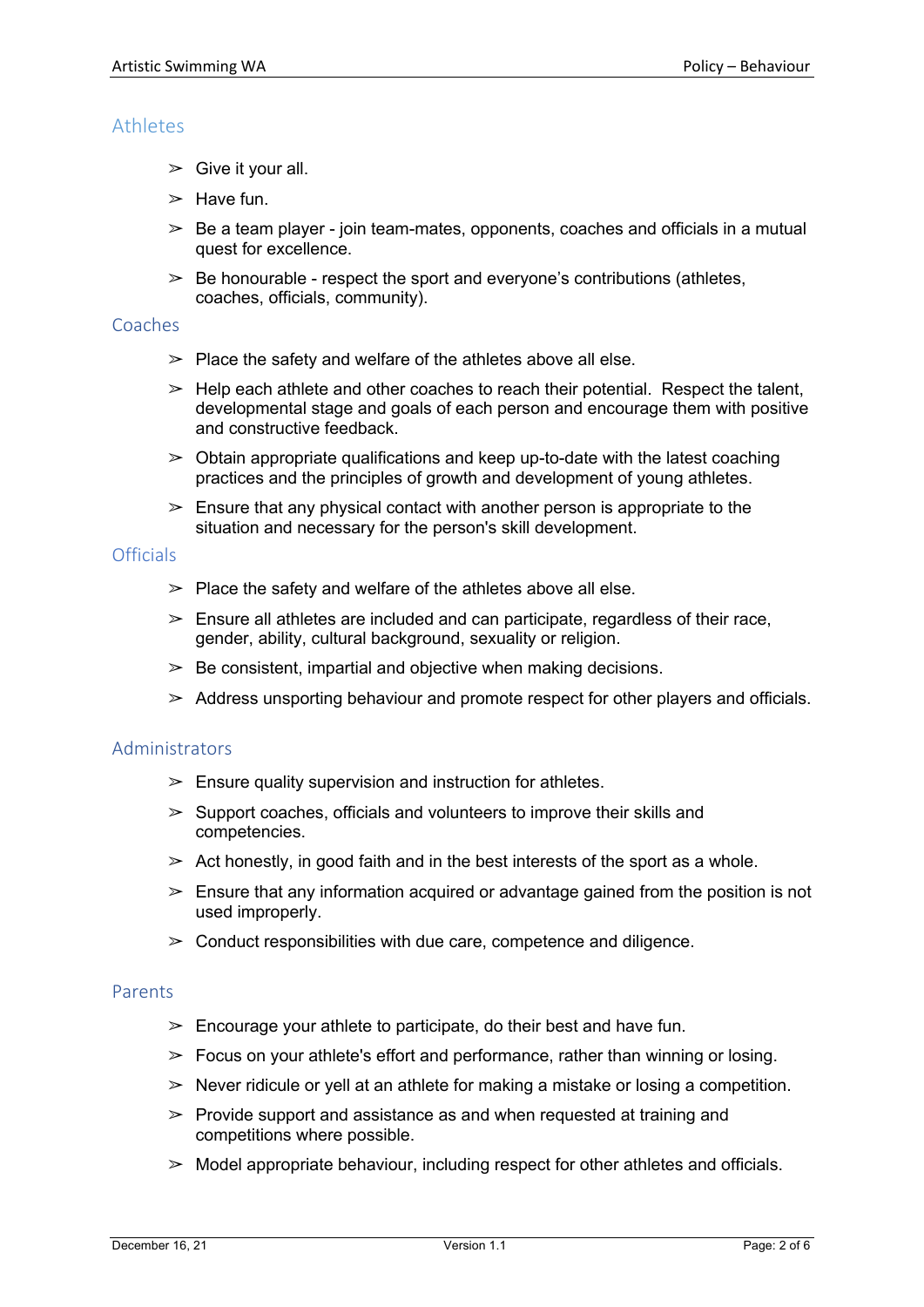#### Spectators

- $\geq$  Respect the effort and performances of athletes, coaches and officials.
- $\geq$  Reject the use of harassment, bullying or violence in any form, whether by other spectators, coaches, officials or athletes.

## Interacting with athletes

These guidelines are for coaches and other personnel to protect them from risk and to keep athletes safe. It is recommended that sporting organisations develop guidelines tailored to the needs and context of their sport.

## Maintain appropriate boundaries

Coaches and other personnel in positions of authority should maintain clear:

## **1. Physical boundaries**

- $\geq$  Use of training and drills to promote opportunities for learning and personal growth.
- $\geq$  Only use physical contact that is appropriate for the development of a particular skill and has the permission of the athlete.
- $\geq$  Work within sight of others always.

#### **2. Emotional boundaries**

- $\geq$  Use positive feedback on performance; no yelling, not passive aggressive, no verbal abuse.
- $\geq$  Be encouraging and avoid put-downs.

#### **3. Social boundaries**

- $\geq$  Attend sport-related events such as sponsorship and fundraising events, celebrations and annual meetings but do not socialise with athletes and their families outside sporting functions.
- $\geq$  Do not socialise with athletes or their families via social media.

#### **4. Sexual boundaries**

- $\geq$  Do not have sexual relationships of any description with athletes you are coaching.
- $\geq$  Do not touch athletes in ways likely to make them feel uncomfortable.

#### Minimise physical contact

Generally, physical contact with athletes or participants should be to:

- $\geq$  Develop sport skills.
- $\triangleright$  Treat an injury.
- $\triangleright$  Prevent or respond to an injury.
- $\geq$  Meet the specific requirements of the sport.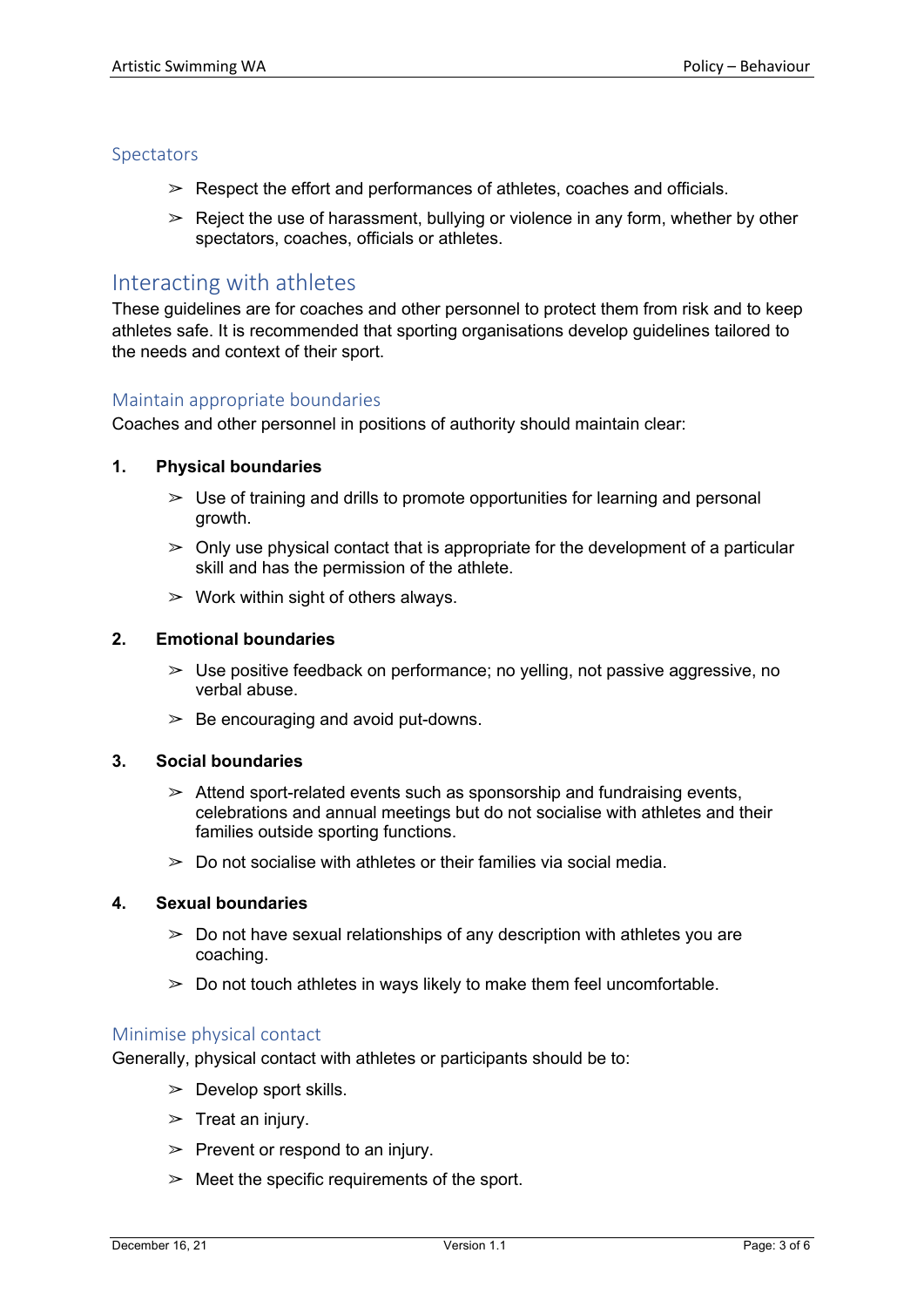All physical contact by personnel should fulfil the following criteria:

- $\ge$  Physical contact should be appropriate for the development of the sport and skills only.
- $\geq$  Permission from the athlete or participant should always be sought.
- $\geq$  Athletes or participants should be congratulated or comforted in public not in an isolated setting.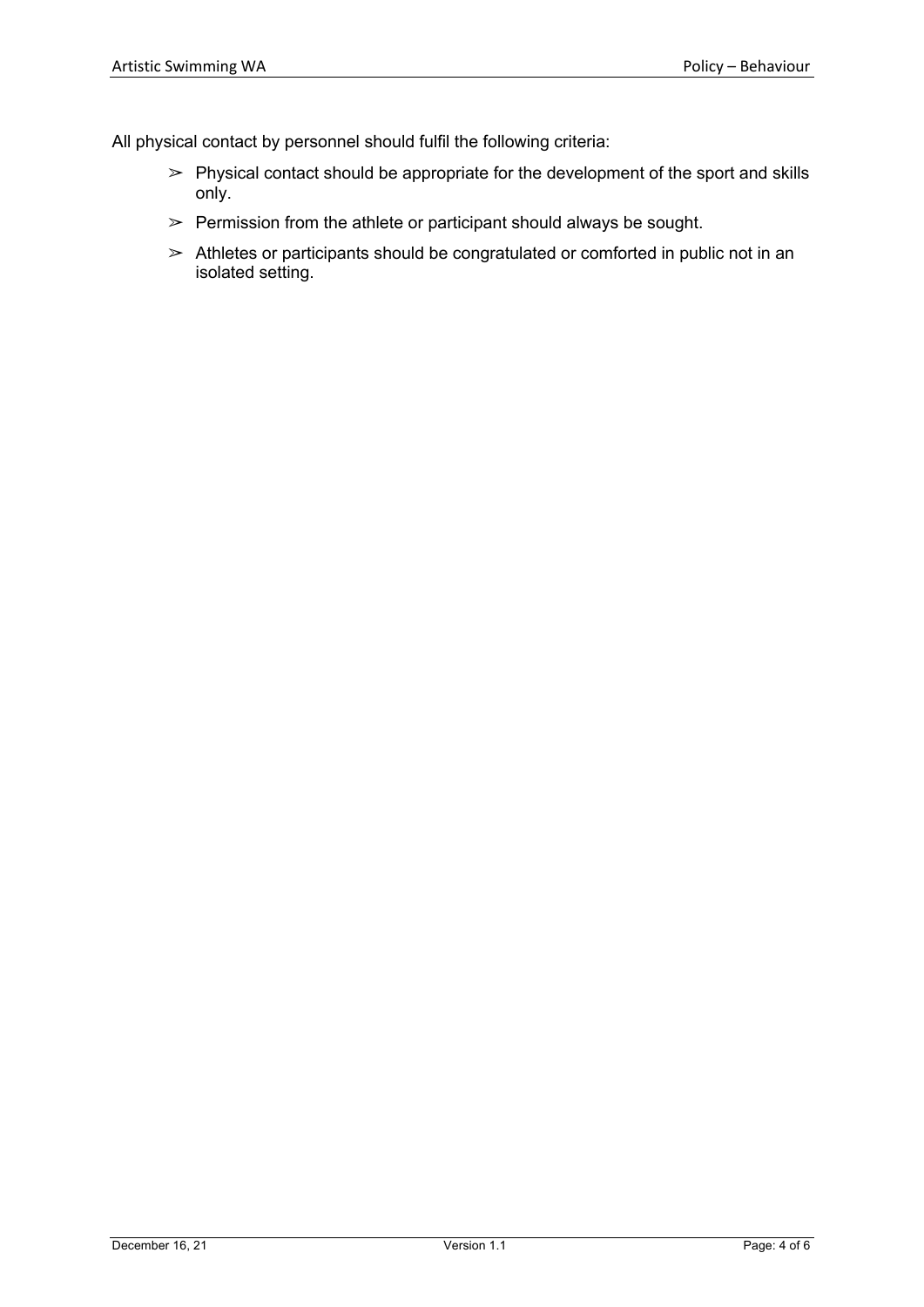#### Avoid being alone with an athlete

To protect yourself and the athlete from risk:

- $\geq$  Do not isolate yourself and an athlete and avoid being alone with any particular athlete.
- $\geq$  If an athlete approaches you and wants to talk to you privately about a matter, do so in an open area and in sight of other adults (eg. other coaches, officials or parents/guardians).
- $\geq$  Before going into change rooms knock or announce that you will be coming in. Try to have at least one adult with you in a change room with athletes

## Bullying

#### What is bullying?

Bullying is deliberately hurting a specific person either physically, verbally, psychologically or socially. It involves a power imbalance where one person has power or strength (eg. physical, mental, social or financial) over another. It can be carried out by one person or several people who are either actively or passively involved. In a sports context bullying can take many forms, for example:

- $\geq$  a parent telling their child that they are incompetent, hopeless, useless, etc.;
- $\geq$  a coach alienating an athlete (adult or child);
- $\ge$  several people ganging-up on an individual team member;
- $\triangleright$  spectators verbally abusing athletes from the opposition;
- $\ge$  an athlete calling a referee names and using put-downs;
- $\geq$  a parent intimidating a young coach.

Bullying can be a 'one-off' incident, but usually involves repeated actions or incidences. It can occur everywhere: at home, school, work, playgrounds, while participating in sport, when using public transport or walking to or from home. An individual may bully their victim face to face or use technology such as a mobile phone or computer.

## Types of bullying

Bullies may use one or several types of bullying to hurt their victim.

- 1. **Physical** pushing, shoving, punching, hitting, kicking, taking away a person's belongings (this may also constitute assault).
- 2. **Verbal** name calling, banter, threatening, teasing, intimidating, yelling abuse, using put-downs.
- 3. **Psychological** ganging up, preventing a person from going somewhere, taking a person's possessions, sending hostile or nasty emails or text messages.
- 4. **Socially** excluding, alienating, ignoring, spreading rumours.

Bullying behaviour is damaging to all involved: the bully, victim, family members, those that witness the behaviour and the sporting organisation involved. Athletes, parents, coaches,